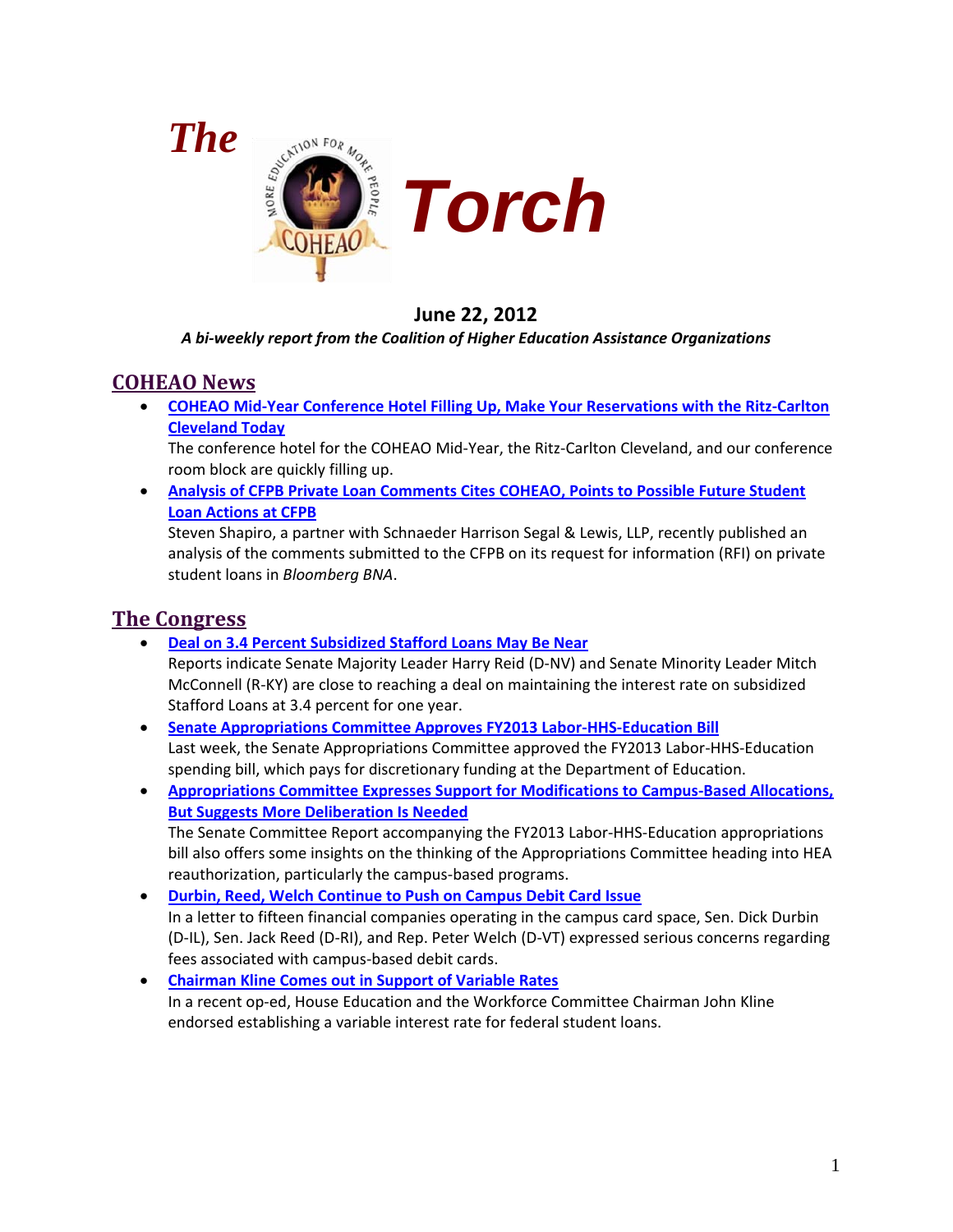## **The White House, The Administration & The Campaign**

- **[President \(Again\) Speaks Out on Subsidized Stafford Loan Rates](#page-7-1)** The President devoted multiple events on his schedule to maintaining the current interest rate on subsidized Stafford Loans
- **[CFPB Launches Credit Card Complaint Database, Plans to Expand to All Consumer Products](#page-8-0)** On Tuesday, the CFPB announced the release of a "beta version" of a public consumer complaint database on credit cards as well as plans to expand the effort to all forms of consumer finance.
- **[CFPB Publishes Nearly 2,000 Comments from Private Student Loan Borrowers](#page-8-1)** The Consumer Financial Protection Bureau (CFPB) published close to 2,000 comments from individual consumers about their experiences in the private student loan market.
- **[CFPB Publishes RFI on Private Loan Borrower Complaints](#page-9-0)** In addition to publishing the comments received from individual borrowers, the CFPB published an additional Notice and Request for Information in the Federal Register seeking data and information on existing private student loan complaints from state agencies, institutions of higher education, consumer and legal advocates, lenders, and others.

## **Industry News**

- **[Home Builders Examine Decline of Home Equity Loans and Rising Student Debt](#page-10-0)** The National Association of Home Builders released a data analysis which ties rising student debt to the decline in home prices this week.
- **[AEI Hosts Panel on Student Loans](#page-11-0)** Last Thursday, the American Enterprise institute held a forum on student debt featuring former Secretary William Bennett, Dick George of Great Lakes Higher Education, and Art Hauptman, an independent consultant.

## **Attachments**

- **[COHEAO Commercial Members](#page-12-0)**
- **Board of Directors**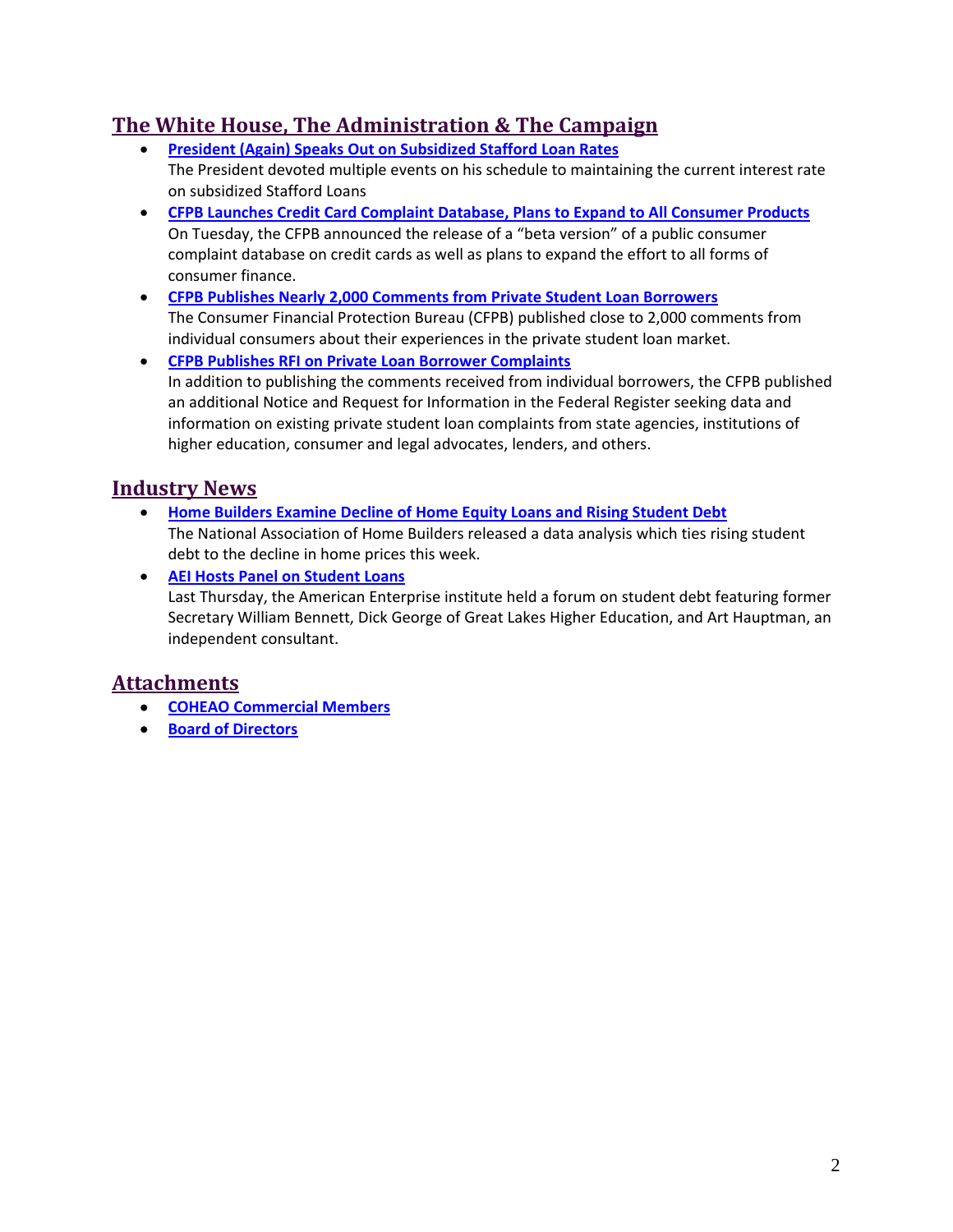## **COHEAO News**

## <span id="page-2-0"></span>**COHEAO Mid-Year Conference Hotel Filling Up, Make Your Reservations with the Ritz-Carlton Cleveland Today**

The conference hotel for the COHEAO Mid-Year, the Ritz-Carlton Cleveland, and our conference room block are quickly filling up. If you plan to attend the COHEAO Mid-Year Conference, we strongly encourage you to contact the Ritz-Carlton Cleveland at (216) 623-1300. COHEAO has negotiated a special rate of \$179 at the hotel, but July 29-31 is proving to be a popular time with the Ritz-Carlton Cleveland and our room block is filling up rather quickly. If you have any difficulties registering with the hotel, please contact Wes [\(whuffman@wpllc.net\)](mailto:whuffman@wpllc.net).

Set for July 29-31 at the Ritz-Carlton Cleveland, this is the premiere summertime event for everyone in campus-based loan administration and student financial services. While you are registering for the with the hotel, if you have yet to do so, pleas[e go ahead and register](http://www.coheao.com/conference-events/upcoming-events/2012-annual-conference-2/) for the Mid-Year with COHEAO. The July 7 discount deadline for conference registration fees will be here before you know it

Rohit Chopra, Student Loan Ombudsman at the Consumer Financial Protection Bureau, will give a luncheon address this year. Chopra's remarks will address the flurry of activity at the Bureau related to student loans, including the report on private education loans mandated by the Dodd-Frank Wall Street Reform Act, the "Know Before You Owe" project, the Financial Aid Shopping Sheet and Comparison Shopper, and the "Student Debt Repayment Assistant."

Scheduled for July 30, Chopra's speech will come just days after the July 21 Dodd-Frank Act deadline for the CFPB report to Congress on private student loans. Just last week, the Bureau released 2,000 comments it received in response to its request for information for its report on private student loans, announced plans to publish individual complaints, and Chopra sent a letter to state attorneys general and higher education officials encouraging them to work with the CFPB on complaints related to private student loans.

In addition to a Washington update from COHEAO Executive Director Harrison Wadsworth and a regulatory report from Gail McLarnon of the US Department of Education, the 2012 COHEAO Mid-Year will also offer presentations and discussions that affect your day to day operations.

Additional topics to be covered at the COHEAO Mid-Year also currently include:

- The Consumer Financial Protection Bureau's work in student loans and student consumer finance and the impact on schools and their agency and servicer partners
- E-commerce practices with a focus on global consent forms
- Developing financial literacy programs on campus
- A discussion of fraud issues in financial aid with the Department of Education's Inspector General's Office
- An update on Meteor from the National Student Clearinghouse
- Partnering for default aversion and debt recovery
- And many more

COHEAO has again kept its prices low with this conference. Our early-registration member rate is \$420 for members and \$520 for school non-members. To receive this rate, you must register by July 7. In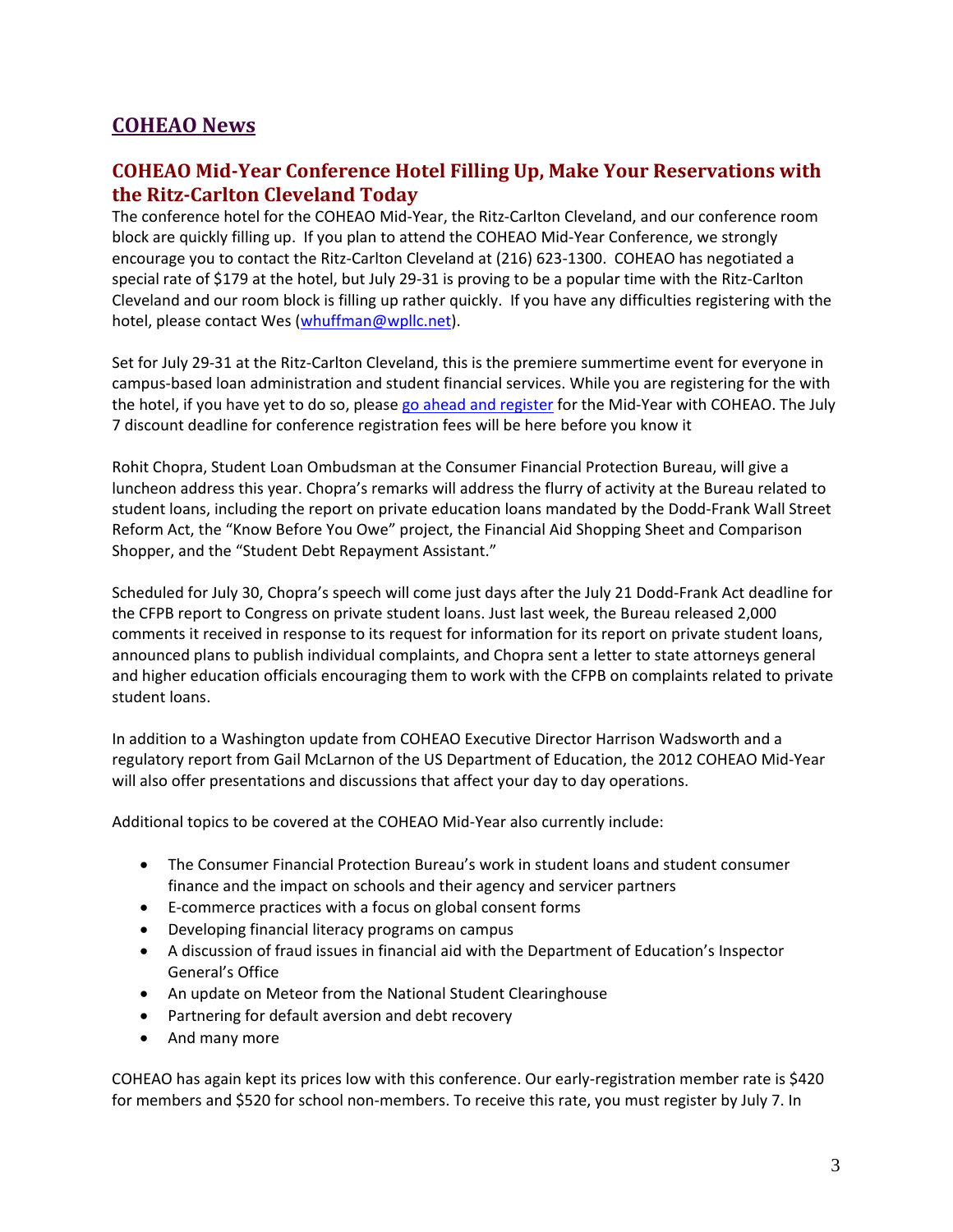addition, first time attendees (both member and non-member) will receive a special \$50 discount for registration. If this is your first COHEAO conference, contact Wes Huffman [\(whuffman@wpllc.net\)](mailto:whuffman@wpllc.net) for the special discount code.

[Click here](http://www.coheao.com/conference-events/upcoming-events/2012-annual-conference-2/) for more information at the COHEAO website. If you have any questions on the COHEAO Mid-Year, don't hesitate to contact Wes.

## <span id="page-3-0"></span>**Analysis of CFPB Private Loan Comments Cites COHEAO, Points to Possible Future Student Loan Actions at CFPB**

Steven Shapiro, a partner with Schnaeder Harrison Segal & Lewis, LLP, recently published an analysis of the comments submitted to the CFPB on its request for information (RFI) on private student loans in *Bloomberg BNA*. Shapiro's analysis, which focused on comments from associations and companies (as opposed to the individual consumer comments released by the Bureau last week), often cited COHEAO's comments on a variety of issues.

In particular, Shaprio highlighted the comments of COHEAO, NASFAA, AAMC, and the University of California related to the HHS loan programs, which are federal loans treated as private loans because they are technically part of the Title IV Loan programs. COHEAO, NASFAA, and AAMC all describe the situation as "what only could be described as an oversight."

COHEAO's comments on preferred lender lists, issues with disclosures, and the lack of ability of a private education lender to fully "rehabilitate" a loan in terms of credit reporting, among others, were all cited by Shapiro.

The crux of Shapiro's analysis is the comments to the Bureau may drive its future activities related to private student loan. An excerpt from the paper is below:

*The comments do, though, provide clues as to the areas where the Bureau may focus. Among other things, the comments suggest that the Bureau may:*

- *Consider options for encouraging or requiring all lenders to obtain school certification before disbursing loan proceeds;*
- *Look into the possibility of exempting non-Title IV federal loans as well as lower-cost loans by nonprofit and state-based lenders from TILA's disclosure requirements;*
- *Attempt to carve non-profit and state-based lenders out of the preferred lender rules, so that schools can refer students to those lower-cost lenders without taking on substantial compliance burdens; and*
- *Investigate the possibility of exempting private lenders from laws that prohibit them from purging negative references from the credit reports of students who rehabilitate defaulted loans.*

*Regardless of the actions the Bureau eventually takes, the comments submitted to the Bureau provide valuable insight into issues in the private education loan market that should be addressed to help encourage responsible lending and borrowing.*

If you would like to view a copy of Shapiro's analysis or the comments COHEAO submitted in response to this RFI, please email Wes Huffman [\(whuffman@wpllc.net\)](mailto:whuffman@wpllc.net).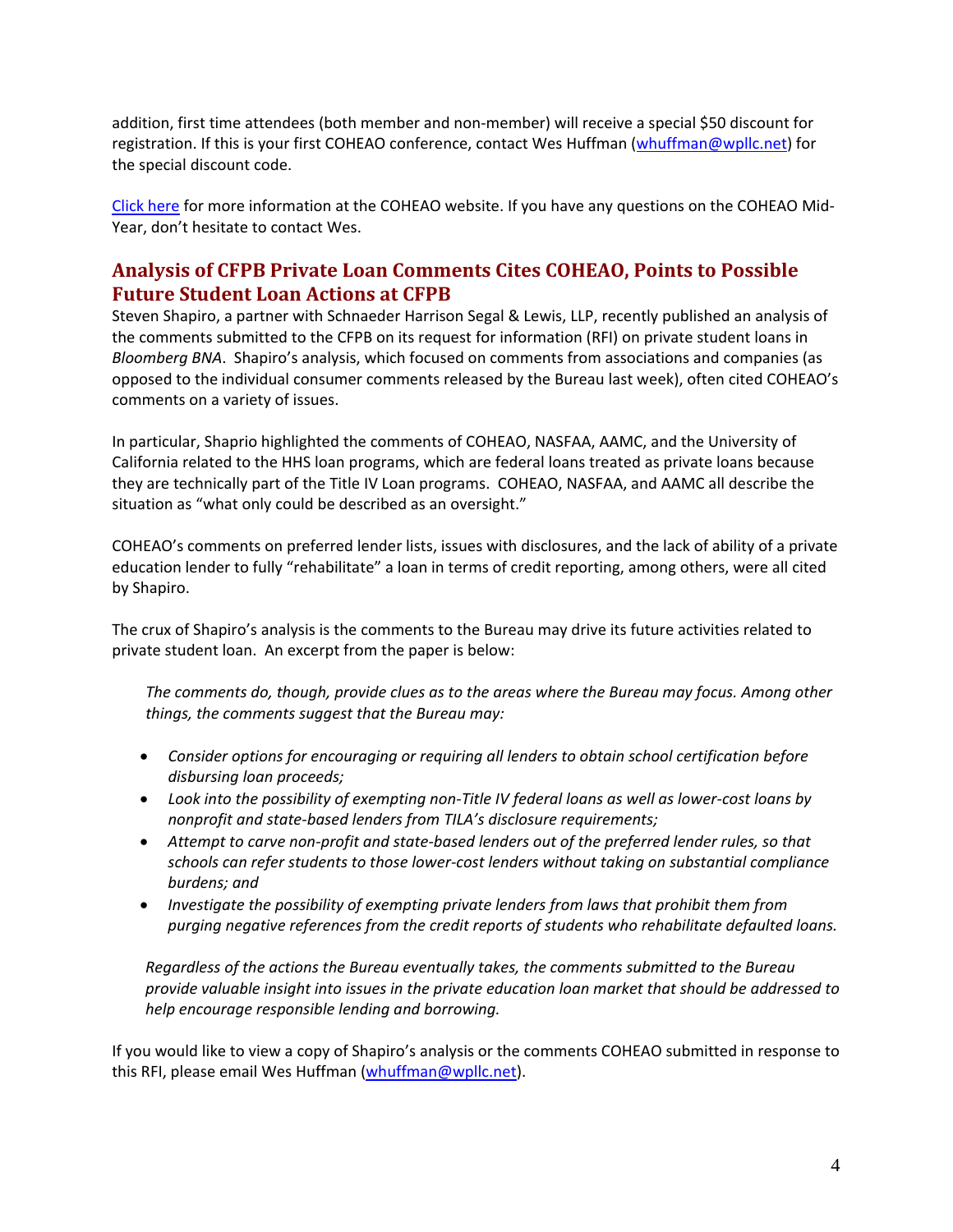## **The Congress**

### <span id="page-4-0"></span>**Deal on 3.4 Percent Subsidized Stafford Loans May Be Near**

Reports indicate Senate Majority Leader Harry Reid (D-NV) and Senate Minority Leader Mitch McConnell (R-KY) are close to reaching a deal on maintaining the interest rate on subsidized Stafford Loans at 3.4 percent for one year. *Politico* indicates a deal could be announced as soon as today, but most likely will be announced early next week.

As has long been the case, the disagreement remains over how to pay for the \$6 billion cost of extending the rate for one year. Aides to Reid and McConnell have indicated both sides will be compromising on the final deal. The actual pay-fors are unknown at this time, but reports suggest it will include elements of Reid's pension charge proposals along with the Republican proposal (lifted from President Obama's budget) on limiting Subsidize Stafford Loans to 150% of program length (for a typical bachelor's degree, six years). Below are the compromise proposals put forward publicly from each party:

#### *Senate Democratic Proposals*

- **Reforms to employer pension payment contributions.** The proposal outlined by Senator Reid would create a "stabilization range" for employers to compute their pension liabilities. Instead of being forced to use the two-year corporate bond rates in computing their pension liabilities, the new proposal would allow them to compute liabilities using rates for a 25-year period within which the two-year rates must fall. To the extent that the two-year rates fall outside this range, the company would be allowed to use a rate closest to the two-year rate that falls within the stabilization range to compute its pension funding requirements. This more flexible approach would narrow fluctuations in computing pension contributions and result in businesses taking fewer tax deductions for contributions.
- **Change contributions to Pension Benefit Guarantee Corporation premiums.** In addition, Senator Reid proposed increasing premiums paid by employers for the insurance provided by the Pension Benefit Guaranty Corporation. Currently, employers pay a flat dollar premium of \$35 per pension plan participant as well as a variable premium equal to \$9 for each \$1,000 that the plan is underfunded. To help improve the PBGC's finances, these premiums could be increased as part of this proposal.

#### *House and Senate Republican Proposals*

- **Option 1:** Increases federal employee retirement contributions for a savings of \$8 billion across five years and \$18 billion in savings over 10 years.
- **Option 2:** 
	- 1. Limits the duration of borrowers' in-school interest subsidy for subsidized Stafford loans to 150 percent of the normal time required to complete their educational programs (\$475 million in savings over five years, \$1.055 billion over 10 years);
	- 2. Revises the Medicaid provider tax threshold (\$4.65 billion through 2017, \$11.3 billion through 2022); and
	- 3. Improves collection of pension information from states and localities (Savings of \$358 million across five years, \$2 billion over 10 years).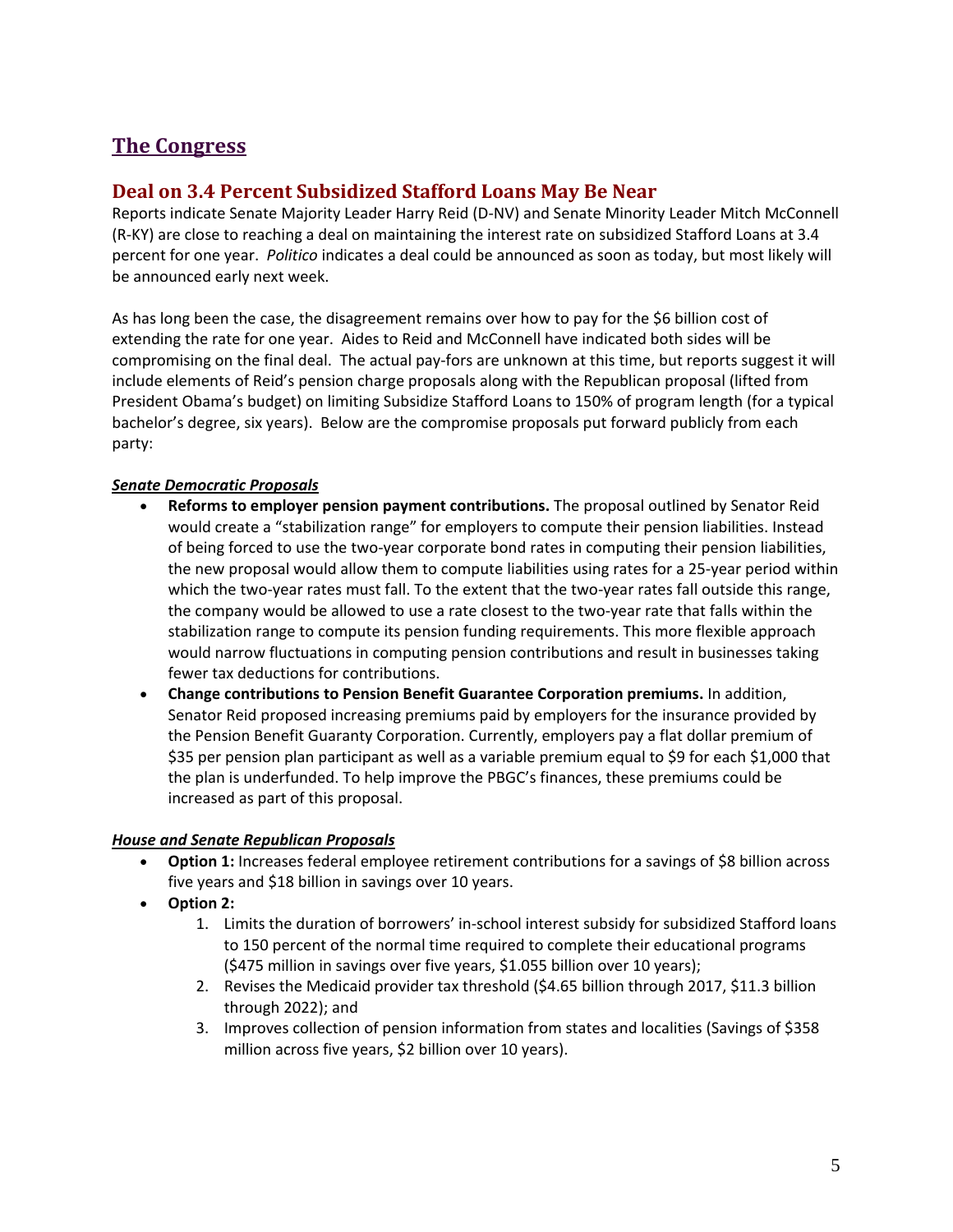Senator Dick Durbin (D-IL) and HELP Committee Chairman Tom Harkin (D-IA) also suggested to *Politico* that new offsets, in addition to the two each proposed by Sen. Reid and Sen. McConnell (along with Speaker John Boehner), are under consideration. According to Harkin, the Senators are awaiting a budget score from the Congressional Budget Office.

"Hopefully, some stuff will happen by tonight or by tomorrow," said Harkin. "They are working on it today, and I know my staff is involved. Hopefully, by tomorrow, we'll have a clear path."

#### <span id="page-5-0"></span>**Senate Appropriations Committee Approves FY2013 Labor-HHS-Education Bill**

Last week, the Senate Appropriations Committee approved the FY2013 Labor-HHS-Education spending bill, which pays for discretionary funding at the Department of Education. Student aid programs were generally funded at the same level as 2012.

A COHEAO Spark was sent to members on the lack of Perkins cancellation funding in this particular appropriations bill (the House has yet to act on this spending bill) and its impact on the process going forward. The Spark is included with today's edition as a special attachment. In conversations with Congressional staff this week, COHEAO learned that the Administration's failure to request funding for Perkins loan cancellation reimbursements was a major factor in the decision not to include cancellation funding at this time. COHEAO will continue to work on this with the House and during the long process still to come before a final appropriations bill is passed.

In terms of Pell Grants, the Subcommittee bill maintains the discretionary portion of the maximum Pell Grant award level at \$4,860 for the 2013–2014 school year. Combined with automatic funding, which is not covered by this legislation, the total maximum award will rise by \$85 to \$5,635. Also included in the Manager's package for the full Committee markup was an amendment by Senator Patty Murray (D-WA) which restores Pell eligibility for "ability-to-benefit" students. The provision restricts Pell eligibility for such students to those enrolled in adult and postsecondary education classes for career development. Other student aid programs were generally level funded at FY2012 levels, even if the FY2012 level was zero.

The bill also includes the "First in the World" fund, a grant program to provide colleges and universities with funds aimed at reducing the net price paid by students and improving outcomes. It also includes pilot programs, dubbed "Pay for Success," which would provide funding for organizations based on a set of agreed upon goals and outcomes.

In order to pay for increasing the Pell award and other programs, the bill also makes changes to authorizing language. It would limit student eligibility for Subsidized Stafford Loans to 150% of the normal length of an academic program (i.e. six years for a standard bachelor's degree). It also would no longer allow for room and board costs to calculate Pell eligibility for strictly online courses.

The bill also includes the proposal to reduce the payments made to guarantors for successfully rehabilitated loans. The modification of guarantor payments on rehab loans is two-fold: (1) eliminating their current retention share of the original defaulted student loan amount, and (2) reducing to 16 percent the fee they can charge a borrower on a borrower's outstanding balance.

Finally, in terms of authorization, the bill approved by the Subcommittee would prohibit the use of federal education resources on marketing, advertising, or recruiting. Sen. Tom Harkin (D-IA), the Subcommittee Chairman and Chairman of the Senate HELP Committee, has been pushing for this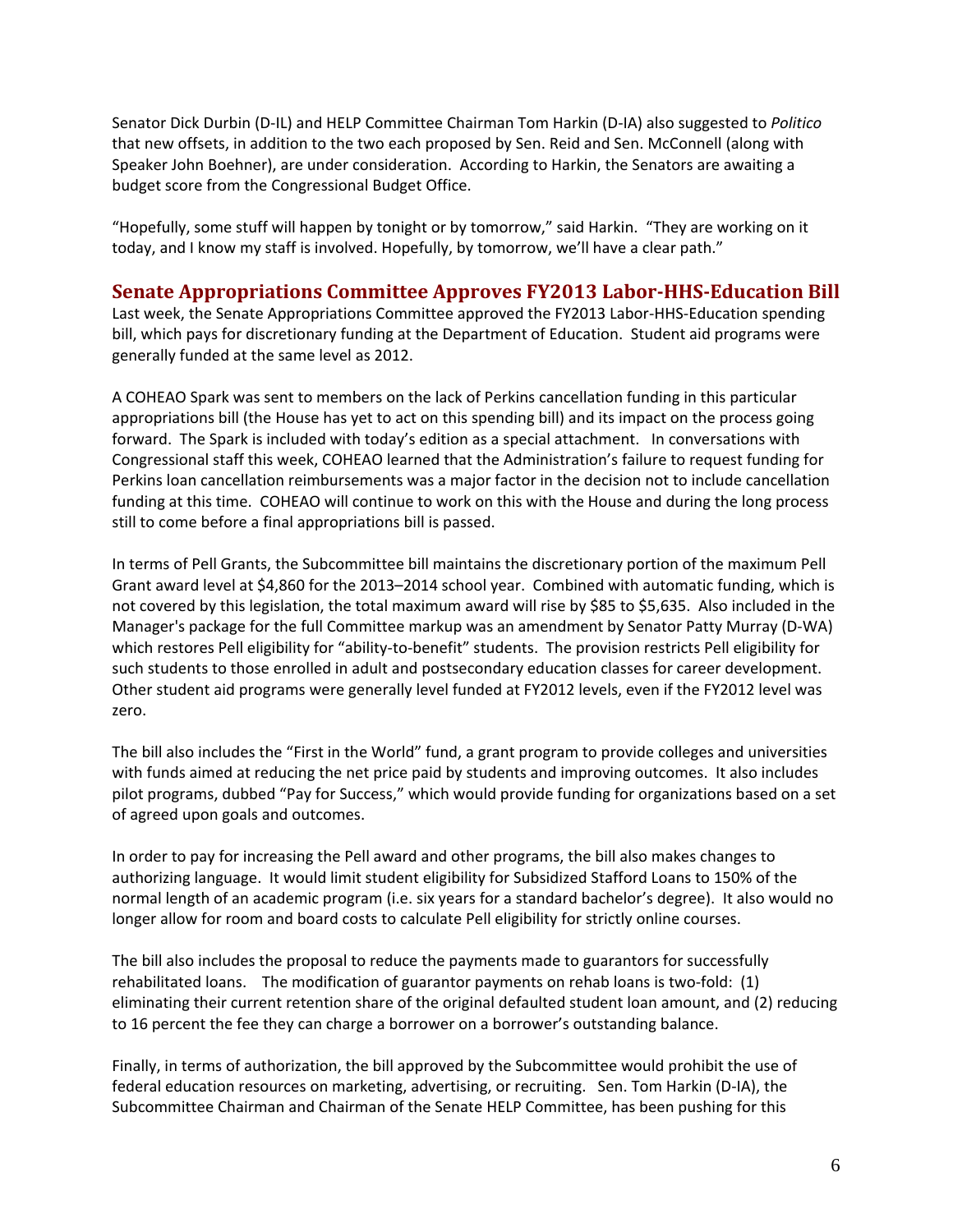prohibition for some time. These provisions are currently not expected to make into the final FY2013 Labor-HHS-Education appropriations bill when it is passed, whenever that may be.

The House is expected to mark up its FY2013 Labor-HHS-Education bill next week. With the House using the caps set forth in its budget resolution and the Senate using the discretionary caps for FY2013 agreed to during the debt ceiling debate last summer, the House Labor-HHS-Education bill will offer \$7 billion less in total for all agencies under its jurisdiction.

Additional information is available online:

**[http://www.appropriations.senate.gov/news.cfm?method=news.view&id=ced39be3-f09e-4d48-](http://www.appropriations.senate.gov/news.cfm?method=news.view&id=ced39be3-f09e-4d48-9a03-621f3c227a59) [9a03-621f3c227a59](http://www.appropriations.senate.gov/news.cfm?method=news.view&id=ced39be3-f09e-4d48-9a03-621f3c227a59)**

### <span id="page-6-0"></span>**Appropriations Committee Expresses Support for Modifications to Campus-Based Allocations, But Suggests More Deliberation Is Needed**

The Senate Committee Report accompanying the FY2013 Labor-HHS-Education appropriations bill also offers some insights on the thinking of the Appropriations Committee heading into HEA reauthorization. In his FY2013 budget request, the President proposed revisions to allocation formulas for the campusbased programs. For Federal Work Study and SEOG, the Committee Report indicates the Committee agrees in principle with these changes, but they need further exploration. In terms of the proposed changes to the Perkins Loan Program, which have been included in each of the President's budget requests, but never approved by Congress, the Committee Report simply states it did not include the proposal.

However, the support for funneling funds away from "high priced and well-endowed" institutions is certain to cause heartburn in certain parts of the traditional higher education community. The following is an excerpt from the Senate Appropriations Committee report on SEOG:

*The budget request recommends reforming the SEOG allocation formula and redirecting SEOG funding from higher-priced and well-endowed institutions to lower-priced public and private institutions that enroll and graduate higher numbers of Pell-eligible students and restrain tuition increases. The budget request does not include any specific recommendations or bill language on how to accomplish these goals. The Committee supports the proposals in principle but believes they deserve more deliberation in Congress.*

The full Committee report is available online: **[http://www.gpo.gov/fdsys/pkg/CRPT-](http://www.gpo.gov/fdsys/pkg/CRPT-112srpt176/pdf/CRPT-112srpt176.pdf)[112srpt176/pdf/CRPT-112srpt176.pdf](http://www.gpo.gov/fdsys/pkg/CRPT-112srpt176/pdf/CRPT-112srpt176.pdf)**

### <span id="page-6-1"></span>**Durbin, Reed, Welch Continue to Push on Campus Debit Card Issue**

In a letter to fifteen financial companies operating in the campus card space, Sen. Dick Durbin (D-IL), Sen. Jack Reed (D-RI), and Rep. Peter Welch (D-VT) expressed serious concerns regarding fees associated with campus-based debit cards.

In part, the letter states, "A recent report by the U.S. PIRG Education Fund has highlighted a number of unreasonable fees and secretive practices associated with these programs. These fees and practices are especially disturbing when they are related to the disbursement of taxpayer subsidized federal student financial aid. We owe it to our nation's students, parents and taxpayers to ensure that campus debit and prepaid card programs are operated in a fair, transparent and reasonable manner."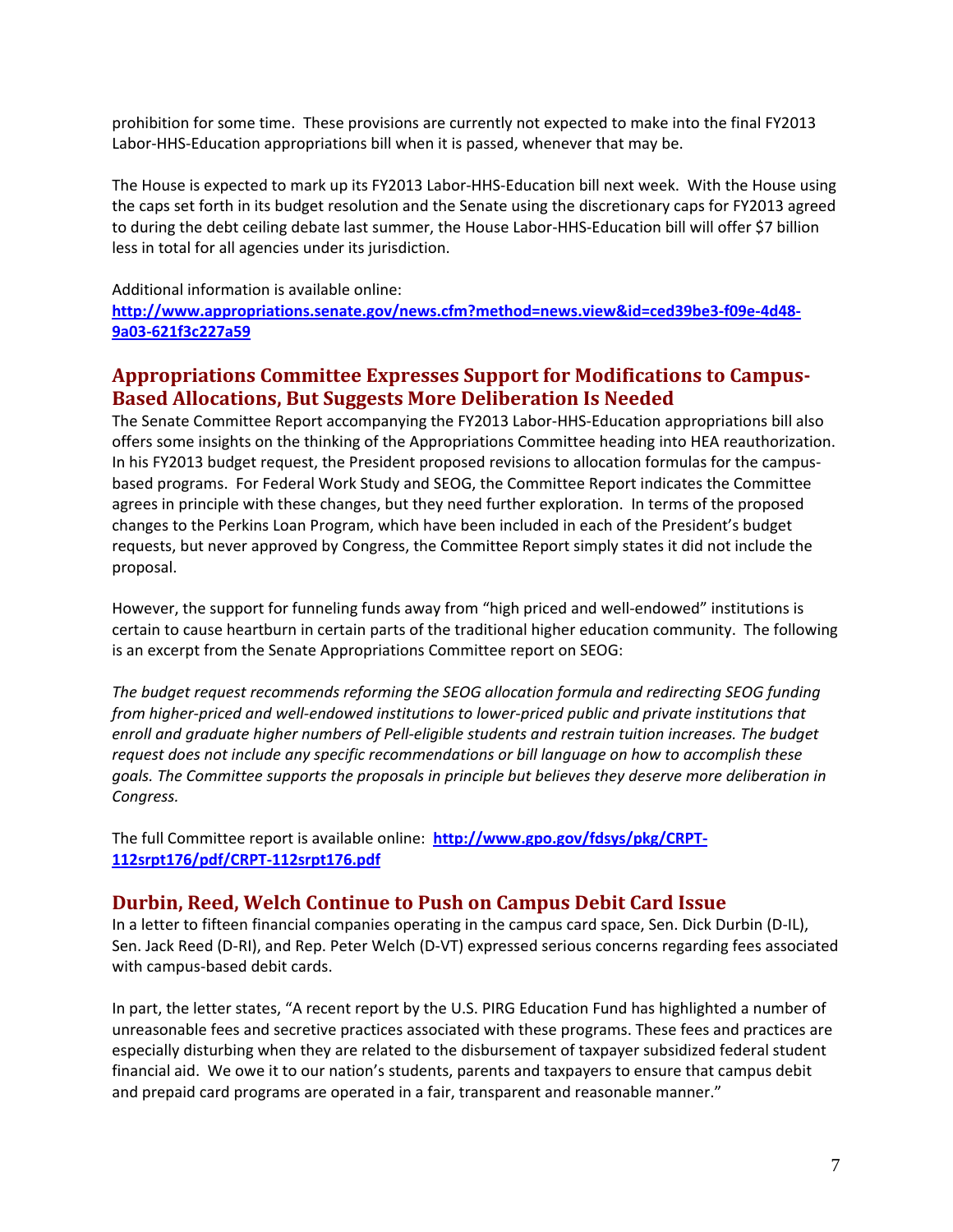The letter comes on the heels of the release of US PIRG report in advance of negotiated rulemaking on the use of cards for the disbursement for Title IV funds which was highly critical of the use of debit cards for refunds. Many of the schools and companies named in the report pointed to the convenience, security, and efficiency of electronic disbursements and noted that students are clearly informed that opening a bank account of any type is entirely optional

A press release from Sen. Durbin's office, which includes the text of the full letter, is available online: **[http://durbin.senate.gov/public/index.cfm/pressreleases?ID=57490fe7-f1c2-4e9a-a39a](http://durbin.senate.gov/public/index.cfm/pressreleases?ID=57490fe7-f1c2-4e9a-a39a-d98f928720be)[d98f928720be](http://durbin.senate.gov/public/index.cfm/pressreleases?ID=57490fe7-f1c2-4e9a-a39a-d98f928720be)**

#### <span id="page-7-0"></span>**Chairman Kline Comes Out in Support of Variable Rates**

In a recent op-ed, House Education and the Workforce Committee Chairman John Kline endorsed establishing a variable interest rate for federal student loans.

In an op-ed for *Politico*, Kline wrote: "Let's take politicians out of the college cost equation and base student loan interest rates on the free market, rather than the whims of Washington. Stafford Loan interest rates used to be calculated using a variable rate that was adjusted to fall in line with the market each year. Despite Republican efforts to preserve a market-based system, Congress voted to set the rate at 6.8 percent starting July 1, 2006. Had we maintained the variable rate available in 2005, today's borrowers would enjoy interest rates below 2.5 percent."

Kline has not yet introduced a bill accompanying his proposal, but Sens. Tom Coburn (R-OK) and Richard Burr (R-NC) have introduced a bill in the Senate which would tie all federal student loan interest rates to 10-year Treasuries plus 3 percent in administrative costs.

The full op-ed is available online: **<http://www.politico.com/news/stories/0612/77244.html>**

## **The White House, The Administration & The Campaign**

#### <span id="page-7-1"></span>**President (Again) Speaks Out on Subsidized Stafford Loan Rates**

The President devoted multiple events on his schedule to maintaining the current interest rate on subsidized Stafford Loans. Speaking in front of students about to embark on a "day of action" to advocate for keeping the current rate, which President Obama said was a "no-brainer" and placed the blame for inaction at the feet of Congressional Republicans.

The President also joined a conference call with students to deliver the same message. The President's advocacy events come as the Senate appears poised to reach a deal. In response to the criticism, Republicans noted the President's lack of involvement in the Congressional negotiations.

"We have been waiting ever since for the president's response. He has yet to offer a concrete solution," McConnell said in a Floor speech this week.

The President's remarks at the White House event are available online: <http://www.whitehouse.gov/the-press-office/2012/06/21/remarks-president-college-affordability>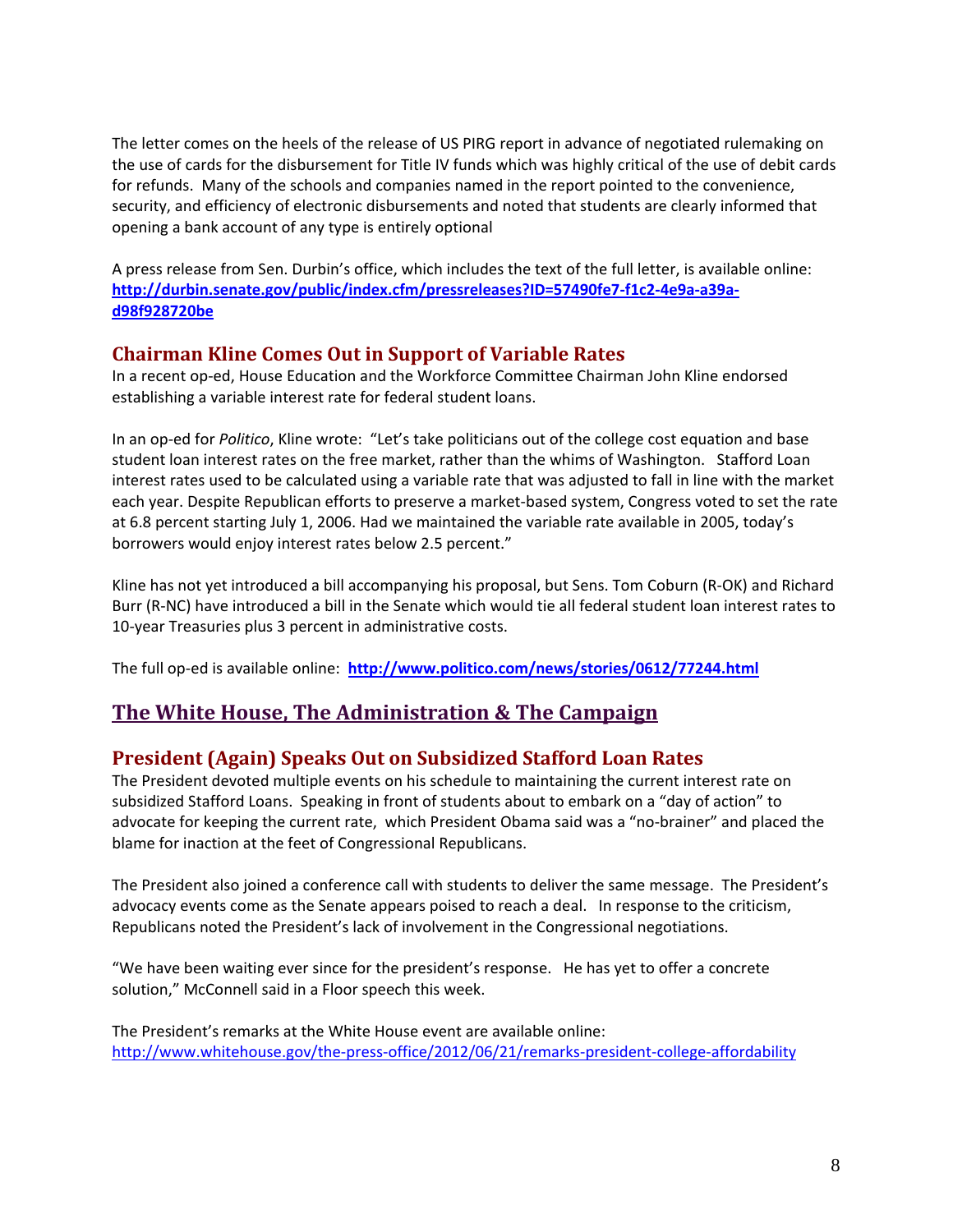## <span id="page-8-0"></span>**CFPB Launches Credit Card Complaint Database, Plans to Expand to All Consumer Products**

On Tuesday, the CFPB announced the release of a "beta version" of a public consumer complaint database on credit cards. Here is how the Bureau describes what this database will mean for consumers:

*No longer will consumer complaints only be known to the individual complainant, bank, regulator, and those in the public willing to pursue this information through the Freedom of Information Act. Instead this data-rich window into consumer financial issues will be widely available to everyone: developers, policymakers, journalists, academics, industry, and you. Our goal is to improve the transparency and efficiency of the credit card market to further empower American consumers.*

Although the initial database is limited to credit cards, the Bureau is proposing to expand it to more consumer lending markets, including private education loans. Importantly, it will be the same database, so the Bureau's proposed policy statement on expanding the database to all aspects of consumer finance refers to the credit card policy statement, which is now in effect. An excerpt from the CFPB announcement is below.

*The Bureau's Consumer Response function receives consumer complaints on a wide variety of products including credit cards, mortgages, student and other consumer loans, and other bank products (such as checking and savings accounts). And while the Consumer Complaint Database initially will contain only credit card complaints, the Bureau is proposing to extend the Database to all other consumer financial products and services covered by the CFPB.*

With the notice just issued this week, the higher education and student lending communities have yet to publicly respond, but a public database with complaints identifying specific institutions is obviously problematic on many levels for many in the affected industries. For instance, on credit cards, Consumer Bankers Association President and CCEO Richard Hunt raised concerns of "an unlevel playing field" and added, "It appears to be a gotcha mentality when it didn't have to be that way."

A statement from the CFPB is available online: [http://www.consumerfinance.gov/blog/making](http://www.consumerfinance.gov/blog/making-consumer-complaints-available-to-the-public/)[consumer-complaints-available-to-the-public/](http://www.consumerfinance.gov/blog/making-consumer-complaints-available-to-the-public/) 

The policy statement on the credit card complaint database is available online: [http://files.consumerfinance.gov/f/201206\\_cfpb\\_notice-of-final-policy-statement\\_disclosure-of-credit](http://files.consumerfinance.gov/f/201206_cfpb_notice-of-final-policy-statement_disclosure-of-credit-card-complaint-data.pdf)[card-complaint-data.pdf](http://files.consumerfinance.gov/f/201206_cfpb_notice-of-final-policy-statement_disclosure-of-credit-card-complaint-data.pdf)

The proposed policy statement on expanding the database to all aspects of consumer finance is available online: [http://www.consumerfinance.gov/blog/making-consumer-complaints-available-to](http://www.consumerfinance.gov/blog/making-consumer-complaints-available-to-the-public/)[the-public/](http://www.consumerfinance.gov/blog/making-consumer-complaints-available-to-the-public/)

#### <span id="page-8-1"></span>**CFPB Publishes Nearly 2,000 Comments from Private Student Loan Borrowers**

The Consumer Financial Protection Bureau (CFPB) published close to 2,000 comments from individual consumers about their experiences in the private student loan market. The published consumer comments were submitted in response to a Notice and Request for Information published in the Federal Register last winter, asking for input on a study the CFPB and the Department of Education are conducting on private student loans, which is due to Congress by July 21.

The CFPB states "the comments contain unique, detailed, and personal depictions of consumer experiences with private student loan debt." Although the claims in the comments were unverified, the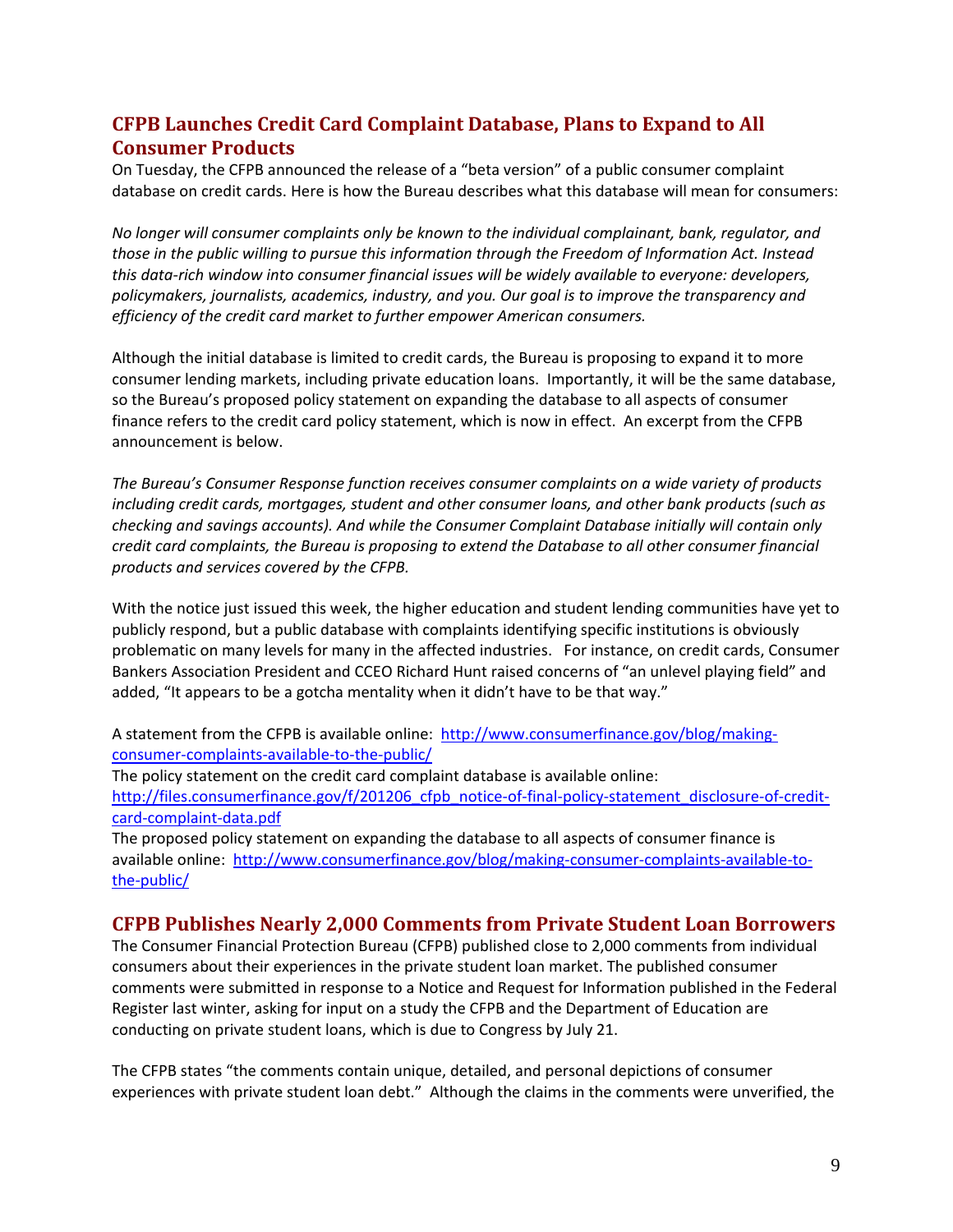CFPB identified "a number of common themes that emerged from borrowers who responded to the request." The themes, as described by the Bureau, are listed below:

- **Many borrowers report relying on school financial aid offices for information and guidance on which loan products to use.** Many borrowers said they sought out their school's financial aid offices for information about private student loans. Some borrowers said they turned to private loans because they assumed they were ineligible for federal loans. Other borrowers talked about their dissatisfaction with the lack of information available to them.
- **Many borrowers struggling in today's economy are finding their private student loan debt to be unmanageable.** Many borrowers revealed that they were despondent or troubled by their inability to fulfill their obligations. Many expressed significant regret about their decisions to pursue a degree.
- **Many borrowers report finding it difficult to navigate the repayment process.** Respondents articulated a number of issues related to the repayment process. Some challenges included billing and record-keeping issues, lost payments, onerous debt collection practices, and limited flexibility to negotiate repayment plans during times of financial hardship or unemployment.

The full comments are available online: **<http://1.usa.gov/NamLh9>**

### <span id="page-9-0"></span>**CFPB Publishes RFI on Private Loan Borrower Complaints**

In addition to publishing the comments received from individual borrowers, the CFPB published an additional Notice and Request for Information in the Federal Register seeking data and information on existing private student loan complaints from state agencies, institutions of higher education, consumer and legal advocates, lenders, and others.

The Bureau also sent a letter to attorneys general and state higher education officials to "invite their participation." In the letter to state attorneys general, Student Loan Ombudsman Rohit Chopra highlighted the CFPB's borrower complaint hotline and urged the state officials to share their analysis of student loan complaints with the Bureau. The letter concludes by stating:

"We look forward to continuing working with you to ensure that student loan borrowers understand their rights and options and that no company can create a business model based on unfair or deceptive practices. Thank you again for your continued collaboration."

COHEAO is currently contemplating the appropriate response to the RFI from the CFPB and the proposed policy statement on the production of a consumer complaint database (see related article). If you are interested in participating in COHEAO's CFPB Working Group, please contact its chair, David Stocker [\(dstocker@accountcontrol.com\)](mailto:dstocker@accountcontrol.com) or Wes Huffman [\(whuffman@wpllc.net\)](mailto:whuffman@wpllc.net).

The *Federal Register* notice is available online:

http://files.consumerfinance.gov/f/201206 cfpb notice-and-rfi complaints-from-private-education**[loan-borrowers.pdf](http://files.consumerfinance.gov/f/201206_cfpb_notice-and-rfi_complaints-from-private-education-loan-borrowers.pdf)**

The letter to state attorneys general and higher education officials is available online: http://files.consumerfinance.gov/f/201206 cfpb letter request-for-info-about-private-student-loan**[complaints.pdf](http://files.consumerfinance.gov/f/201206_cfpb_letter_request-for-info-about-private-student-loan-complaints.pdf)**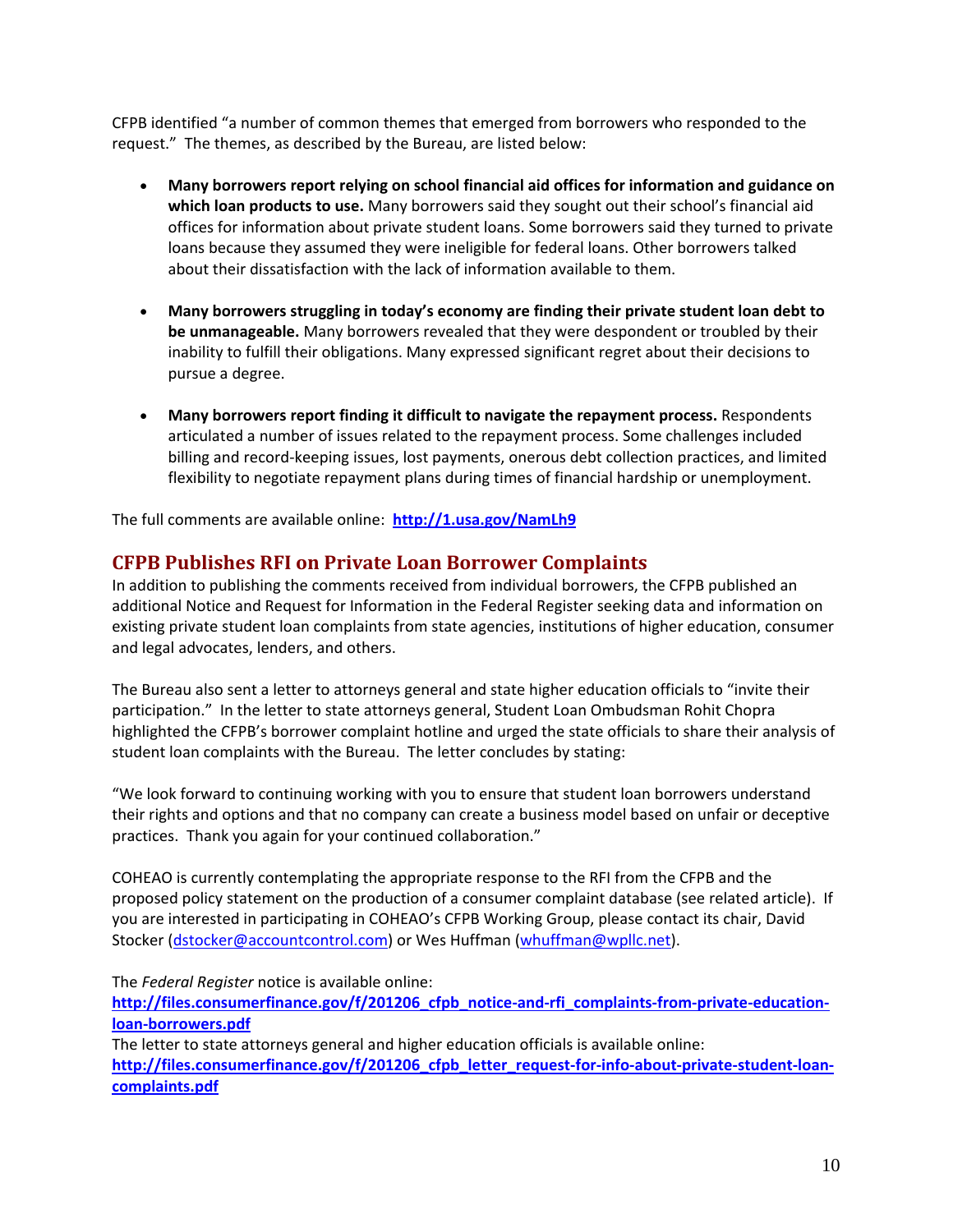# **Industry News**

### <span id="page-10-0"></span>**Home Builders Examine Decline of Home Equity Loans and Rising Student Debt**

The National Association of Home Builders released a data analysis which ties rising student debt to the decline in home prices this week. In a blog post examining rising student debt and declining home values, NAHB explains the increase in delinquency and defaults have yet to reach crisis levels and a fullfledged bubble is not on the horizon, but does argue the decline in home values has shifted much of college borrowing from parents' to students' balance sheets. Below is an excerpt:

*A better explanation, and one related to housing, is that the sharp rise in student loans is due the end of accessible home equity loans, as result of home price declines preceding, during and after the Great Recession. The chart below plots Federal Reserve Flow of Funds data showing the overall decline in home equity loans outstanding (note: these are levels, so the decline in overall home equity loan debt reflects paydowns of existing loans during a period of little new origination of home equity loans).*



*I think the chart offers fairly convincing evidence that part of the rise in student loan debt is connected to the decline in home equity loan debt. And this would suggest that the true economic debt total to finance higher education is not rising as fast as it would appear – that in fact, there has been a shift from parents' balance sheets to students' due to the inability to access home equity loans. Nonetheless, the loss of home equity loans cannot explain the total increase in student loan debt, but it can help explain the recent runup.*

*The other claim associated with a new bubble in the form of student loan debt is connected to rising delinquency rates.*

*It is true that the number of troubled loans has risen in recent years, as you would expect to be the case in an economic environment where unemployment for young people remains high (12.9% for people aged 20 to 24,compared to 6.9% for people 25 and older, according to [May Bureau of Labor Statistics](http://www.bls.gov/web/empsit/cpseea10.htm)  [data\)](http://www.bls.gov/web/empsit/cpseea10.htm). However, the delinquency rates have not yet reached crisis levels. The New York Fed data indicate that the 90+ day delinquency rate for student loans now stands at 8.69% as of the first quarter of 2012. This is up 42% since the third quarter of 2008 (6.13% rate at that time). However, during the same period, the comparative delinquency rate for car loans was up 95% (from 2.33% to 4.55%) and for home mortgages up 450% (from 1.21% to 6.67%).*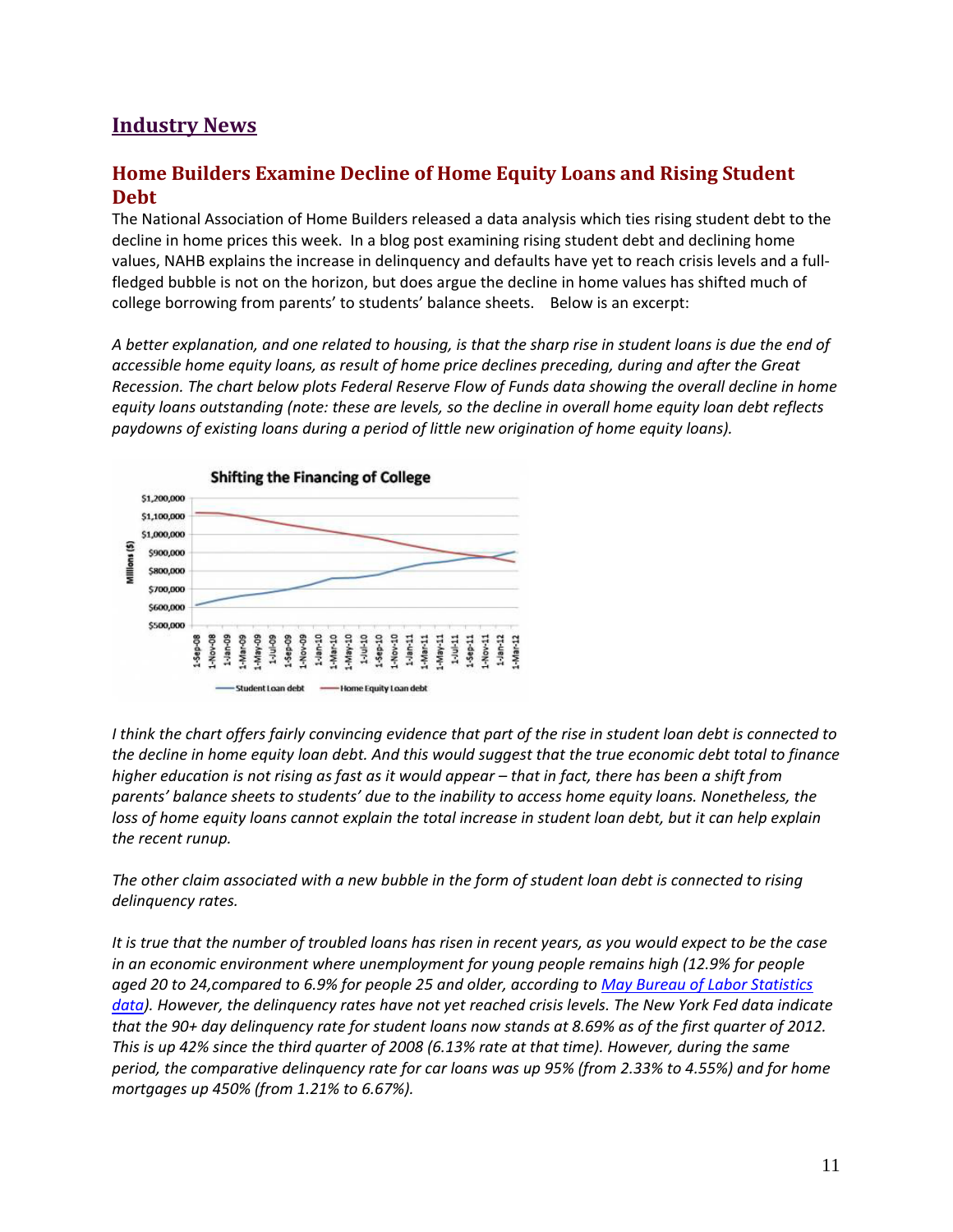*Given the high, but declining, levels of unemployment for younger people, it is possible that the number of troubled student loans will rise over the short-term, but it is likely an exaggeration to liken the current situation to a new economic bubble waiting to burst.*

The full analysis from NAHB is available online: <http://eyeonhousing.wordpress.com/2012/06/21/student-loans-and-housing/>

### <span id="page-11-0"></span>**AEI Hosts Panel on Student Loans**

Last Thursday, the American Enterprise institute held a forum on student debt featuring former Secretary William Bennett, Dick George of Great Lakes Higher Education, and Art Hauptman, an independent consultant. Joining the panelists were two AEI scholars expert in the housing and financial markets. The event was hosted by Richard Vedder, the author of *Broke by Degrees*.

Below are a few summary bullet points from the event:

- William Bennett believes American higher education has suffered dramatically in recent years. He bemoaned the deterioration of quality and the pursuant of political correctness. He expressed pride in the fact that the use of cohort default rates to cut schools out of federal student aid programs was pioneered during his service at the Department.
- Dick George suggested that student loans should be priced to reflect the risk in the loans made. He advocated differentiated pricing by school type and program of study. He also suggested that students should not be allowed to borrower until they prove an ability to persist in school.
- Art Hauptman called for schools to have "skin in the game" -- school risk-sharing. He also suggested seriously reducing subsidies to students other than IBR and suggested that "schlock schools" not be eligible for loans.
- The two AEI panelists focused on the volumes of student loans being made and the risk being created for the government. Ed Pinto suggested that federal risk exposure on defaulted student loans may actually exceed losses experienced during the mortgage crisis.

Additional information on the event is available online: **<http://www.aei.org/events/2012/06/14/which-way-out-confronting-the-problems-of-student-loans/>**